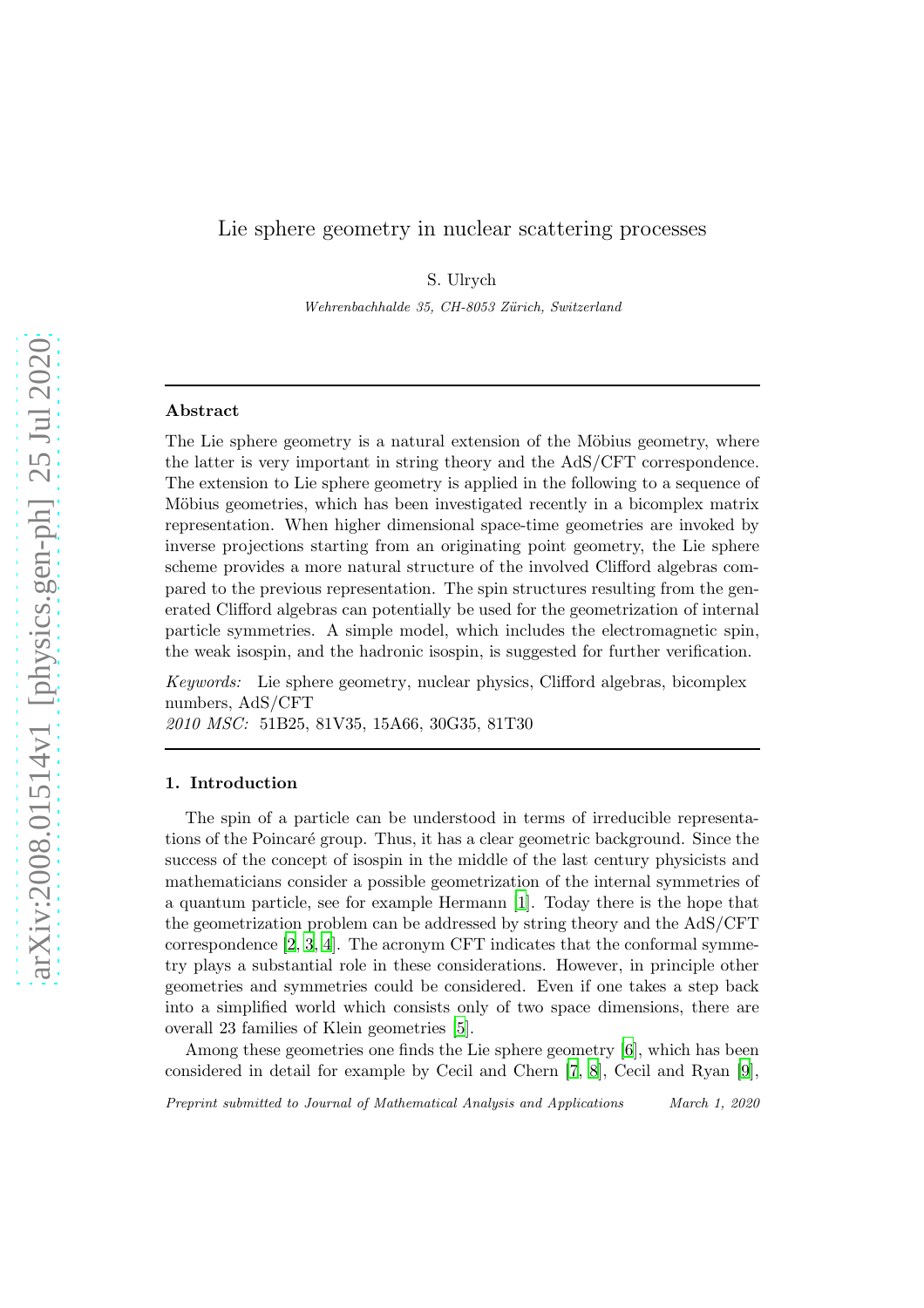Sharpe [\[10](#page-12-9)], Benz [\[11\]](#page-12-10), and Jensen et al. [\[12](#page-12-11)]. There is also the software library of Kisil [\[13](#page-12-12)] for graphical representation. The Lie sphere geometry has been applied in the last decades in the study of Dupin submanifolds [\[14\]](#page-12-13). This research has been initiated by the thesis of Pinkall [\[15\]](#page-12-14). The Lie sphere geometry considers points and lines as special cases of spheres, which can again be understood as points in an ambient space. Lie spheres have been applied in physics by Bateman, Timerding, and Cunningham within optics and electrodynamics [\[16,](#page-12-15) [17](#page-12-16), [18](#page-12-17), [19\]](#page-12-18). The radius of the Lie sphere is identified in these applications with  $r = ct$ . This connection between geometry and relativistic physics has been investigated also by Cartan [\[20](#page-12-19)]. Thus, it seems to be worth to consider the Lie spheres for further applications. The following discussion therefore suggests to generalize the sequence of Möbius geometries introduced in  $[21]$  and apply the Lie sphere geometry instead of the Möbius geometry. From the perspective of physics one can then address the question mentioned in the beginning of this introduction and try to identify the isospin symmetries of electroweak and strong interactions within the algebraic spin representations of a hierarchy of Lie sphere geometries.

The importance of projective geometry in relativistic physics has been noted already by Klein [\[22\]](#page-12-21). Today string theory and the AdS/CFT holography point towards the importance of projective geometry in the representation of the fundamental geometries in physics. Furthermore, one may assume that the dimensionality of physical space is not given a priori and the emergence of space-time has to be considered in a generalized geometric context [\[23](#page-12-22), [24\]](#page-12-23). In AdS/CFT and string theory the geometry is generalized to higher dimensional spaces by adding space dimensions. A constraint on the total number of dimensions has been provided by supergravity [\[25](#page-12-24), [26](#page-13-0)]. In [\[21](#page-12-20)] and in the following discussion the next level of dimensionality is reached by adding one space and one time dimension, which is in line with the conformal compactification. This guarantees that the concepts of projective geometry can be applied without modification within the series of geometric spaces of different dimension. However, the special importance of Minkowski space-time cannot be derived in a natural way at this level of investigation.

Compared to its predecessor [\[21](#page-12-20)] the following discussion, which is based on the Lie sphere geometry instead of the Möbius geometry, provides a few advantages. As shown in Section [4](#page-5-0) the generalized approach is more natural with respect to the signature of the applied Clifford algebras. The number of basis elements with positive square is equal to the number of basis elements with negative square. In addition, the geometry originates by inverse projections out of a line instead of a plane, which is discussed in Section [5.](#page-5-1) The line can be identified in its projective context with a point. One may think here of the point geometry as an origin, which is inherent to the physical space with an a priori undefined dimensionality. Section [7](#page-6-0) outlines how the content of [\[21\]](#page-12-20) is included as a subalgebra in the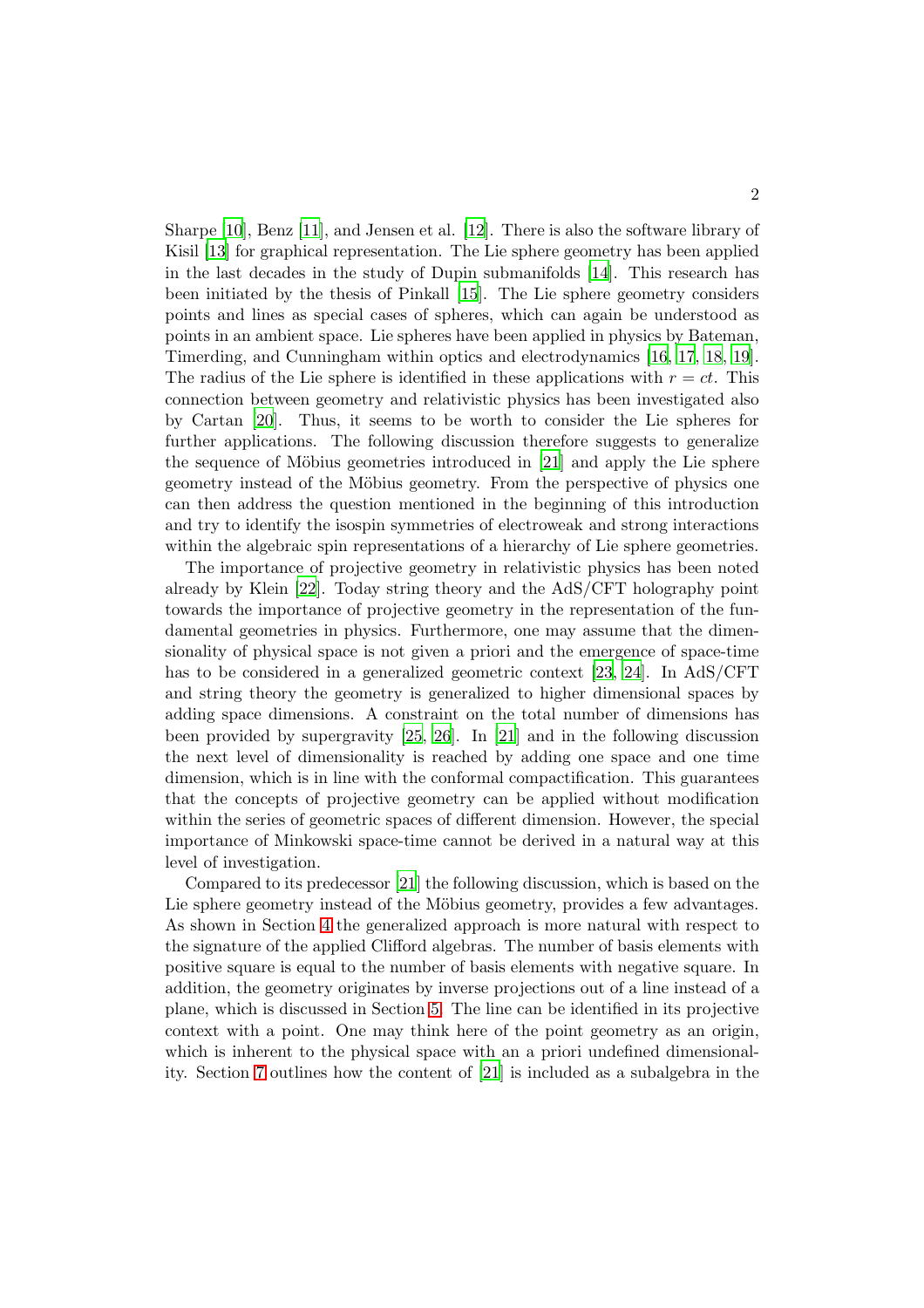generalized representation. In Section [9](#page-7-0) the algebraic representation is connected with the Lie sphere geometry. The mass formula for electrons and protons, which has been discussed already in [\[21\]](#page-12-20), indicates the emergence of particle configurations from their geometric context. Finally, Section [12](#page-9-0) shows that the approach is, compared to [\[21](#page-12-20)], more consistent with nuclear physics, because the electromagnetic spin, the weak isospin, and the hadronic isospin can be assigned to the Clifford matrix representation of the proposed geometry. The approach therefore appears to be more suitable than [\[21](#page-12-20)] for the geometrization of internal particle symmetries.

#### 2. Bicomplex numbers

The bicomplex numbers have been discussed by Segre [\[27](#page-13-1)] in 1892. An equivalent number system called tessarines has been introduced by Cockle [\[28](#page-13-2)] even in 1848. Detailed introductions with more information on the history of bicomplex numbers can be found for example in [\[29](#page-13-3), [30\]](#page-13-4). The bicomplex number can be further extended to multicomplex numbers, see Price [\[31](#page-13-5)]. An application of multicomplex numbers in physics has been proposed recently in [\[32\]](#page-13-6). The bicomplex number has one real and three imaginary parts

$$
\varsigma = \varsigma_1 + i\varsigma_2 + j\varsigma_3 + ij\varsigma_4. \tag{1}
$$

Both complex units of the bicomplex numbers are defined to square to minus one

$$
i^2 = j^2 = -1, \quad ij = ji = \sqrt{1}.
$$
 (2)

The two commutative bicomplex units are distinguished by their behavior with respect to the Clifford conjugation, which can be denoted in a physical context as spin conjugation. The complex unit i changes sign, the bicomplex unit i not

<span id="page-2-0"></span>
$$
\bar{\varsigma} = \varsigma_1 - i\varsigma_2 + j\varsigma_3 - ij\varsigma_4. \tag{3}
$$

There is a second Clifford involution denoted as reversion. In physical applications one can identify this involution with Hermitian conjugation. The reversion applied to the bicomplex number is changing the sign of both complex units

<span id="page-2-1"></span>
$$
\varsigma^{\dagger} = \varsigma_1 - i\varsigma_2 - j\varsigma_3 + ij\varsigma_4. \tag{4}
$$

The notation is inspired by the conjugation of Dirac spinors  $\bar{\psi} = \psi^{\dagger} \gamma_0$ . Two complex units with different behavior with respect to conjugation can be applied potentially in the description of the CP violation, where weak and strong phases have to be represented with exactly this property [\[33,](#page-13-7) [34](#page-13-8), [35](#page-13-9)].

The sign change of the hypercomplex units with respect to conjugation and reversion is consistent with previous publications of the author, which were based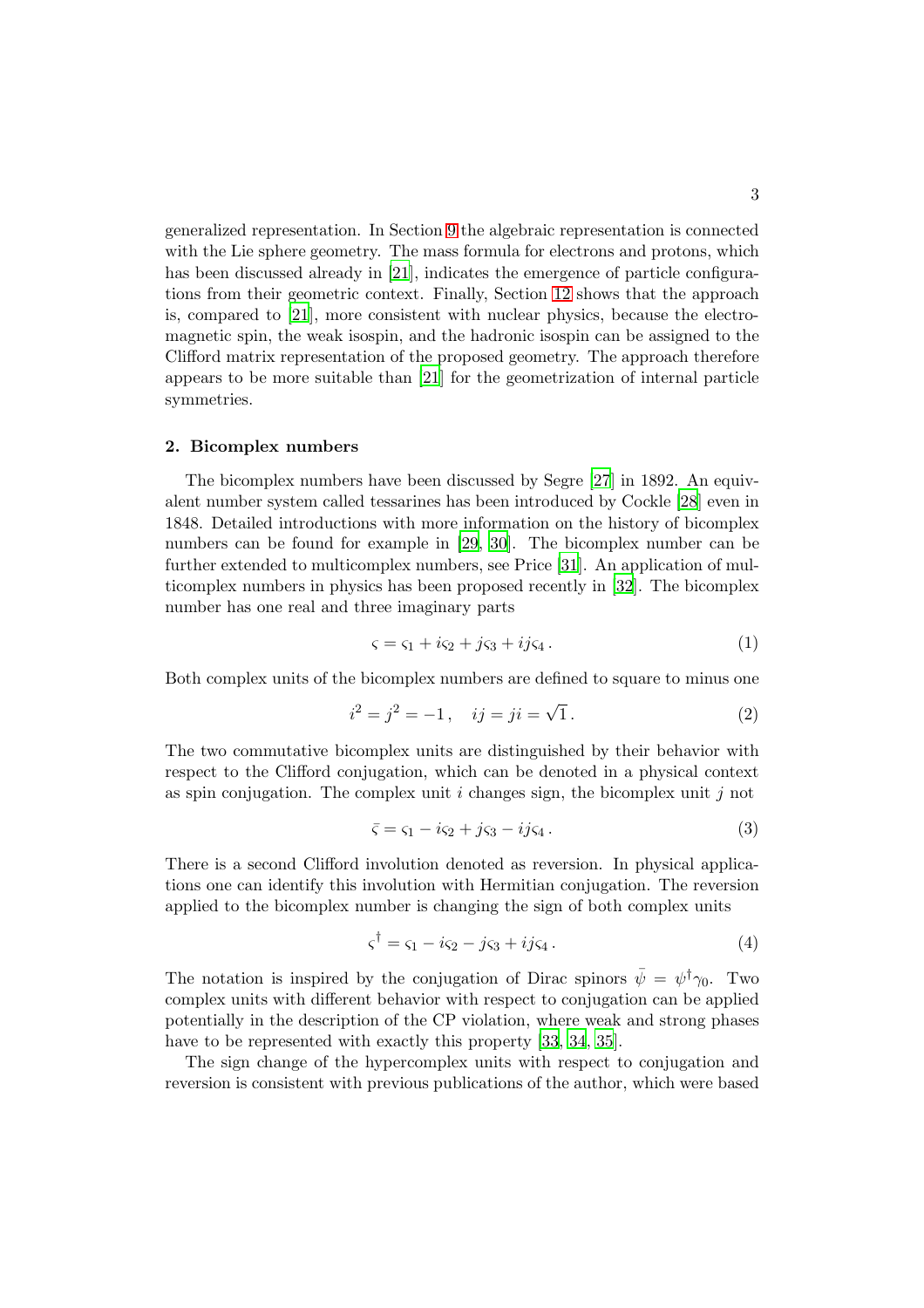on hyperbolic numbers, see for example [\[36](#page-13-10)]. The hyperbolic complex numbers are defined slightly different, but they are in fact congruent. The hyperbolic unit corresponds in terms of the bicomplex numbers to

$$
j_{HC} \equiv i j_{BC} \,. \tag{5}
$$

HC refers here to hyperbolic complex numbers and BC to bicomplex numbers. In the context of the following discussion it is worth to note that the Lie sphere geometry in combination with hyperbolic numbers has been considered by Bobenko and Schief [\[37](#page-13-11)].

The bicomplex numbers stand in relation to the sphere  $S<sup>3</sup>$  as the complex numbers are in relation to  $S^1$ . In the following the radius of the bicomplex number will be set to  $r = 1$ . This shortens the notation and takes into account that in the projective context the length is an irrelevant quantity. The radius can be reintroduced if necessary. Due to the diffeomorphism between  $S<sup>3</sup>$  and the group  $SU(2,\mathbb{C})$  it is possible to represent the bicomplex number in terms of the most general form of a group element of  $SU(2,\mathbb{C})$ 

$$
\varsigma = e^{i\varphi}\cos\vartheta + je^{i\eta}\sin\vartheta. \tag{6}
$$

In order to further study the properties of the bicomplex numbers one can also choose the spin representation of  $SO(3,\mathbb{R})$  to parametrize the bicomplex number

<span id="page-3-0"></span>
$$
\varsigma(\alpha\beta\gamma) = e^{-\frac{i}{2}(\beta+\gamma)}\cos\alpha/2 + je^{\frac{i}{2}(\beta-\gamma)}\sin\alpha/2.
$$
 (7)

One can now calculate the impact of conjugation and reversion on this representation. Especially interesting is the squared modulus, which is usually leading to the squared radius of a complex number under the standard complex conjugation. For conjugation of the bicomplex number given by Eq. [\(7\)](#page-3-0) one finds with the help of Eq. [\(3\)](#page-2-0)

<span id="page-3-1"></span>
$$
\varsigma \bar{\varsigma} = \cos \alpha + j \sin \alpha \cos \beta. \tag{8}
$$

The map  $\varsigma \bar{\varsigma}$  does not provide the squared radius and is even not a real number. A corresponding calculation can be done with the reversion. One finds by means of Eq.  $(4)$ 

<span id="page-3-2"></span>
$$
\varsigma \varsigma^{\dagger} = 1 + ij \sin \alpha \sin \beta. \tag{9}
$$

Here the squared radius appears as the real part, which corresponds in this case to  $r^2 = 1$ . The remaining three terms in Eqs. [\(8\)](#page-3-1) and [\(9\)](#page-3-2) can be understood as the result of the Hopf map  $S^3 \to S^2$ . They form a parametrization of the sphere  $S^2$ . The expressions do not depend anymore on  $\gamma$ , which refers to the  $S^1$  fiber of the Hopf map.

The relation between Pauli spin and the bicomplex numbers has been discussed before for example by Smirnov [\[38\]](#page-13-12), see also the references in this article for some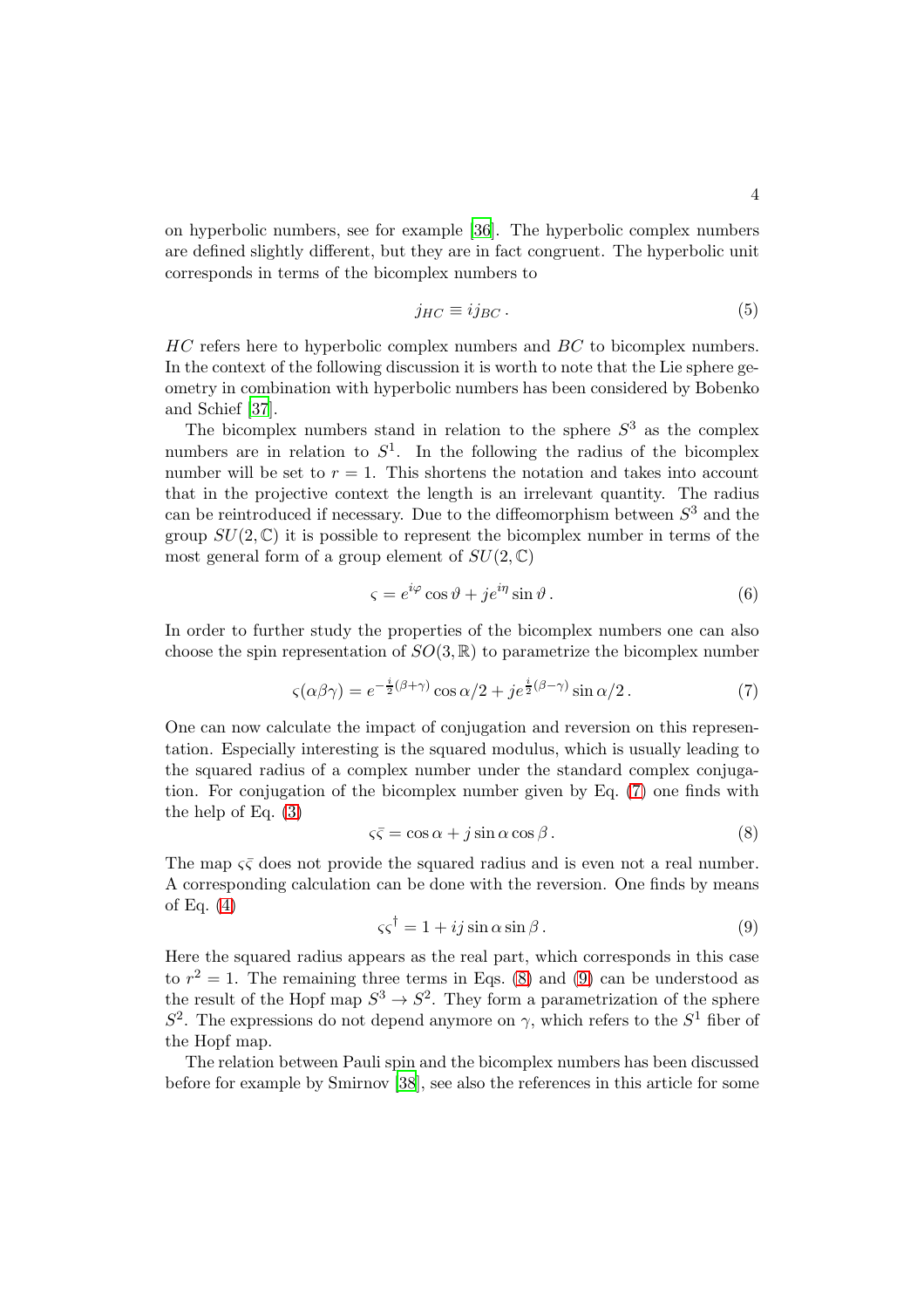applications in physics. In this sense the representation of the bicomplex numbers as given by Eq. [\(7\)](#page-3-0) can be used to define the Pauli spinor as

$$
\chi_{\frac{1}{2}} = \varsigma(\theta \varphi 0). \tag{10}
$$

As discussed by Smirnov [\[38\]](#page-13-12) the non-commutative Pauli matrices can be replaced by a new type of operators acting on the commutative bicomplex numbers. As a consequence, the Pauli spinor with negative magnetic quantum number can be deduced from the first Pauli spinor by means of Hermitian conjugation and multiplication by the unit  $j$ 

$$
\chi_{-\frac{1}{2}} = j\chi_{\frac{1}{2}}^{\dagger} \,. \tag{11}
$$

One could think here of resolving all common spin structures, like the Dirac spin or the isospin, into commutative number systems. If necessary, further multicomplex units can be introduced. The following discussion will not follow this route, but uses a mixture of bicomplex numbers and conventional matrix representations, which are displayed in terms of non-commutative units, in order to be aligned with [\[21\]](#page-12-20).

In the terminology of Clifford algebras the bicomplex numbers can be understood as the complexification  $\mathbb{C}_{1,0}$  of the hyperbolic numbers  $\mathbb{R}_{1,0}$ . The basis of the real algebra is given by  $e_{\mu} = (1, e_1) = (1, ij)$ . The algebra is complexified by means of either  $i$  or  $j$ . Alternatively, the bicomplex numbers can be interpreted as the complexification  $\mathbb{C}_{0,1}$  of the complex numbers  $\mathbb{R}_{0,1}$ . The basis of the real algebra can be chosen as  $e_{\mu} = (1, e_1) = (1, i)$ . The complexification is then done with the unit  $j$ .

### 3. Hypercomplex units for the representation of the Lie algebra  $\mathfrak{sl}(2,\mathbb{R})$

In [\[21\]](#page-12-20) it turned out to be useful to represent the Lie algebra  $\mathfrak{sl}(2,\mathbb{R})$  with non-commutative hypercomplex units. This provides additional insights into the structure of higher dimensional Clifford algebras and their geometries. The matrices are introduced as

$$
i = \left(\begin{array}{cc} 0 & 1 \\ -1 & 0 \end{array}\right), \quad j = \left(\begin{array}{cc} 0 & 1 \\ 1 & 0 \end{array}\right). \tag{12}
$$

The two generating matrices are denoted by  $\imath$  and  $\jmath$ . Multiplication of the two elements results in

$$
ij = \begin{pmatrix} 1 & 0 \\ 0 & -1 \end{pmatrix} = -\jmath i. \tag{13}
$$

The three matrices correspond to the Lie algebra of the special linear group  $SL(2,\mathbb{R})$ . They will be used as the building blocks for the sequence of Clifford algebras, which will be applied in the following sections.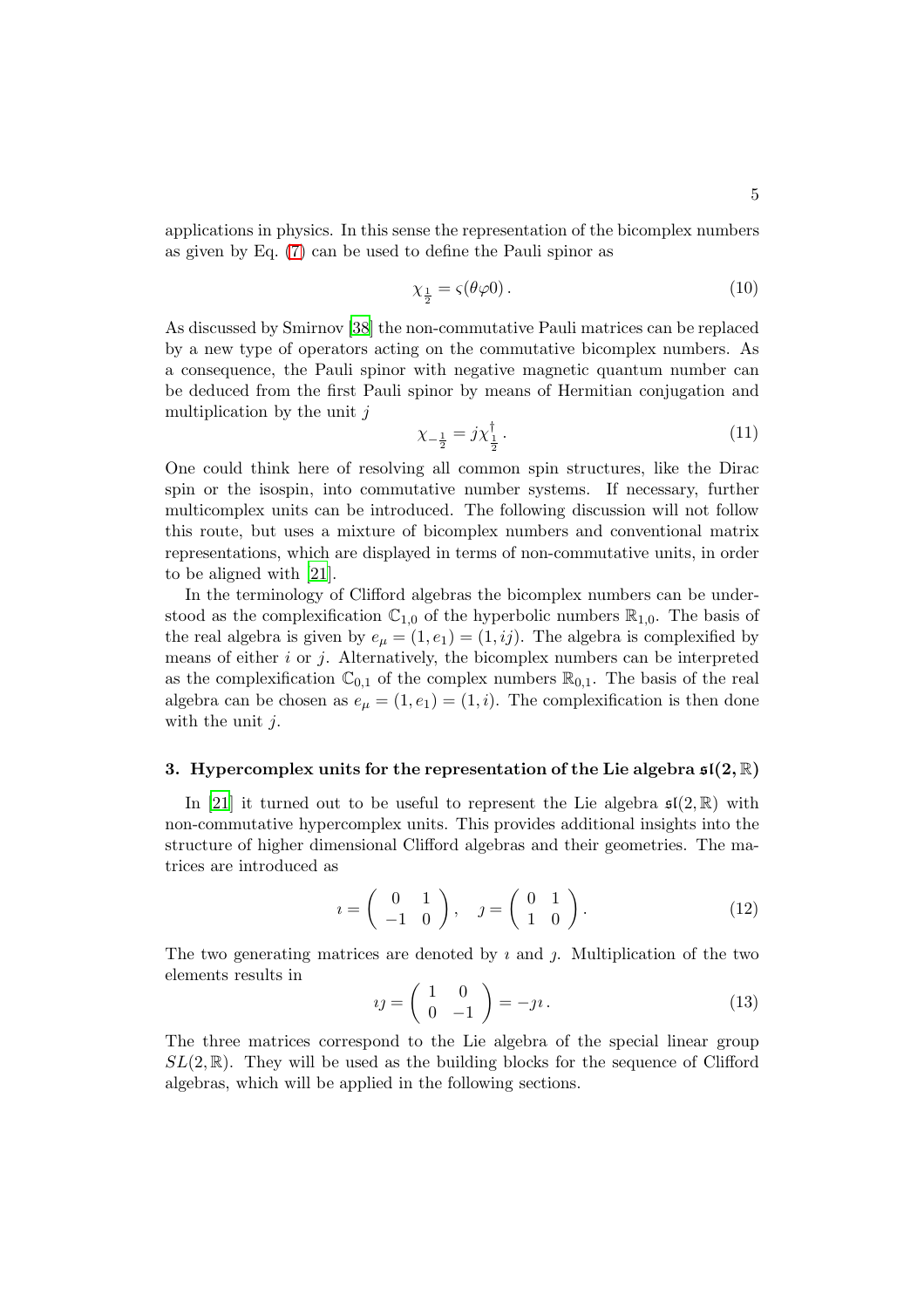## <span id="page-5-0"></span>4. Hypercomplex representation of the Maks periodicity of Clifford algebras

The Clifford algebra periodicity, which has been investigated from a mathematical point of view by Maks [\[39\]](#page-13-13), will be applied in a hypercomplex representation similar to [\[21\]](#page-12-20) in order to generate higher dimensional geometries by inverse projections. However, compared to [\[21\]](#page-12-20) a different set of Clifford algebras is involved. The base geometry has now an odd number of  $2m+1 = n$  dimensions. The  $n-1$ basis elements of the paravector Clifford algebra  $\mathbb{R}_{m,m}$  are transformed to the basis elements of the ambient Clifford algebra by

<span id="page-5-2"></span>
$$
e_k = i \, \otimes \, e_k \,, \quad k = 1, \dots, n-1 \,. \tag{14}
$$

On the right-hand side of the equation are the basis elements of the source geometry. The two additional basis elements of the ambient Clifford algebra are constructed by means of the first element of the paravector Clifford algebra  $e_0 = 1$ 

<span id="page-5-3"></span>
$$
e_n = ij \otimes 1, \quad e_{n+1} = ij \otimes 1. \tag{15}
$$

The resulting basis elements generate the Clifford algebra  $\mathbb{R}_{m+1,m+1}$ . In contrast to [\[21](#page-12-20)] the representation is given in terms of a tensor product. This is necessary to avoid ambiguities in the representation, which will become obvious in Section [7.](#page-6-0)

### <span id="page-5-1"></span>5. Start with the Clifford algebra  $\mathbb{R}_{0,0}$

In [\[21](#page-12-20)] the series of projective spaces introduced in the previous section started from the complex numbers, referring to the Clifford algebra  $\mathbb{R}_{0,1}$ . However, from a conceptual point of view, it is more appealing to start from a null algebra consisting of the empty set. This null algebra can be assigned to the Clifford algebra  $\mathbb{R}_{0,0}$ . Nevertheless, one can construct a paravector algebra based on  $\mathbb{R}_{0,0}$ , which is made up of the trivial identity basis element  $e_0 = 1$  alone. The paravector algebra is thus representing the real numbers  $\mathbb R$  as the elementary geometry, which can be identified with an originating point in a projective context. The scheme introduced in the previous section can be applied to the paravector algebra  $\mathbb{R}_{0,0}$ . There are no basis elements  $e_k$  available in Eq. [\(14\)](#page-5-2). However, two basis elements can be derived by means of Eq. [\(15\)](#page-5-3)

$$
e_1 = ij \otimes 1 = \begin{pmatrix} 0 & i \\ i & 0 \end{pmatrix}, \quad e_2 = ij \otimes 1 = \begin{pmatrix} 0 & j \\ -j & 0 \end{pmatrix}.
$$
 (16)

Thus one arrives at a representation of the Clifford algebra  $\mathbb{R}_{1,1}$ . The two basis elements can be used together with the identity to form a paravector model  $e_{\mu} = (1, e_i)$  of the space  $\mathbb{R}^{2,1}$ . The complex numbers, which form the initial algebra in [\[21](#page-12-20)], are included as the subalgebra  $e_{\mu} = (1, e_1)$  representing the space  $\mathbb{R}^{2,0}$ .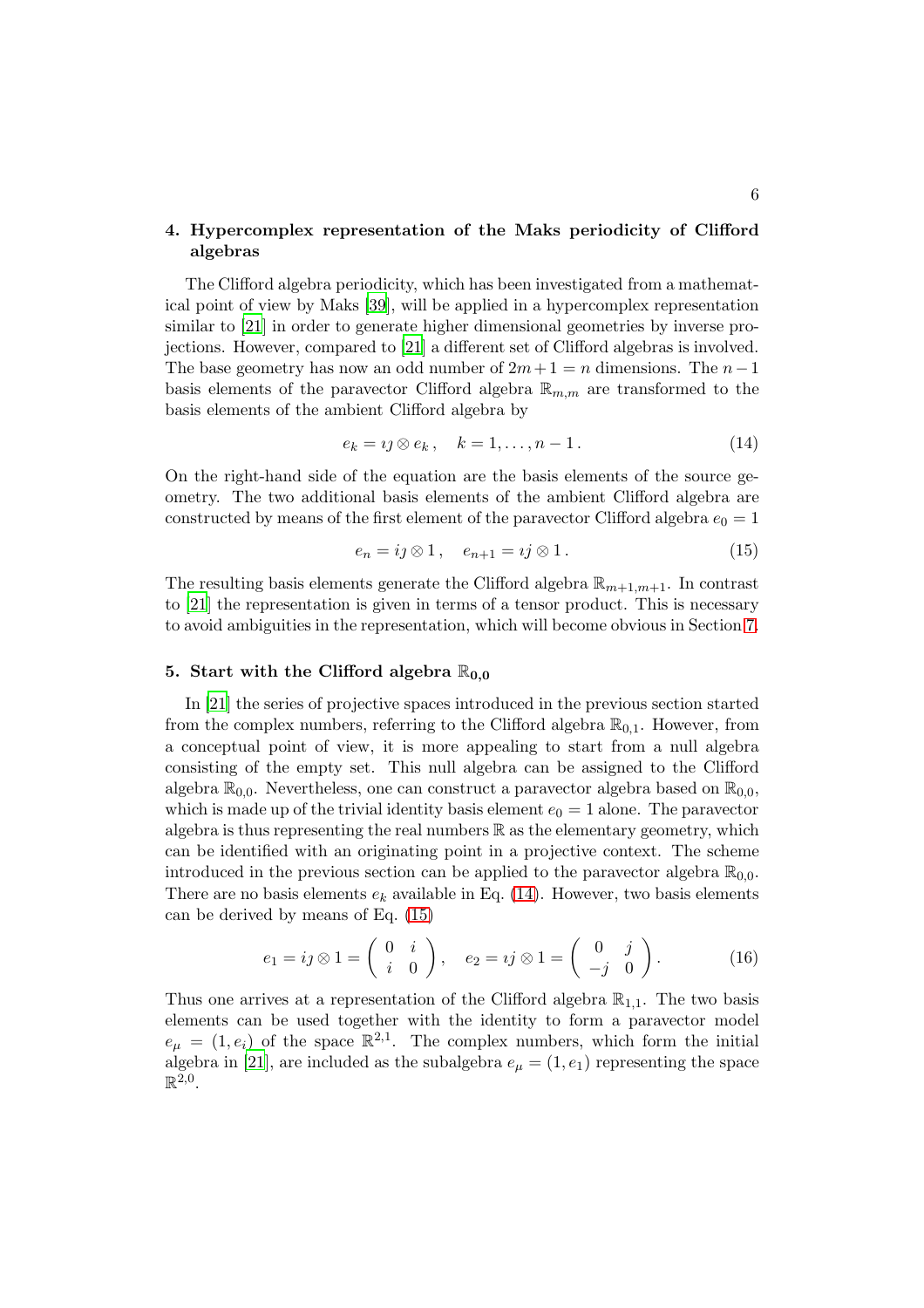### 6. From the Clifford algebra  $\mathbb{R}_{1,1}$  to  $\mathbb{R}_{2,2}$

With the Clifford algebra  $\mathbb{R}_{1,1}$  in place, Eqs. [\(14\)](#page-5-2) and [\(15\)](#page-5-3) can be applied again to generate the next higher dimensional geometry. One arrives now at the Clifford algebra  $\mathbb{R}_{2,2}$  consisting of four matrices. Equation [\(14\)](#page-5-2) results in the first two basis elements of  $\mathbb{R}_{2,2}$ 

<span id="page-6-2"></span>
$$
e_1 = \iota \mathfrak{I} \otimes e_1, \quad e_2 = \iota \mathfrak{I} \otimes e_2. \tag{17}
$$

The elements  $e_1$  and  $e_2$  on the left-hand side of the equations refer to the higher dimensional geometry. The elements  $e_1$  and  $e_2$  in the tensor product refer to the basis elements of the Clifford algebra  $\mathbb{R}_{1,1}$ . Two further basis elements for  $\mathbb{R}_{2,2}$ can be generated by means of Eq. [\(15\)](#page-5-3). Now the identity element refers to a two-dimensional matrix

<span id="page-6-3"></span>
$$
e_3 = ij \otimes 1, \quad e_4 = ij \otimes 1. \tag{18}
$$

The four  $4\times 4$  basis matrices correspond to a representation of the Clifford algebra  $\mathbb{R}_{2,2}$  and can be considered as a paravector model for the geometric space  $\mathbb{R}^{3,2}$ . The scheme given by Eqs. [\(14\)](#page-5-2) and [\(15\)](#page-5-3) can then be applied again to generate  $8 \times 8$  matrices and so on.

### <span id="page-6-0"></span>7. The spin tensor

One can consider the algebra introduced in the previous section in more detail. The product of two basis elements can be written in terms of symmetric and antisymmetric contributions

<span id="page-6-1"></span>
$$
e_{\mu}\bar{e}_{\nu} = g_{\mu\nu} + \sigma_{\mu\nu} \,. \tag{19}
$$

Here the bar symbol  $\bar{e}_{\nu}$  refers to conjugation of the considered basis element. The symmetric contributions of the product are represented in terms of the metric tensor  $g_{\mu\nu}$ . The anti-symmetric contributions are identified with the spin tensor  $\sigma_{\mu\nu}$ , see [\[21\]](#page-12-20) for more details. The right hand side of Eq. [\(19\)](#page-6-1) does not expose any complex or hypercomplex units, which differs from the representation in previous publications of the author, e.g., in [\[40\]](#page-13-14).

One can calculate now the spin tensor  $\sigma_{\mu\nu}$  of the Clifford algebra  $\mathbb{R}_{2,2}$ . The result is displayed in Eq. [\(20\)](#page-7-1). The four elements in the first column of the matrix, which is given the index 0, can be identified with the basis elements of the algebra  $\sigma_{i0} = e_i$ . The other elements can be calculated by direct matrix multiplication. Further insight is obtained if one breaks up the spin matrices into the basis elements of the base geometry by means of Eqs. [\(17\)](#page-6-2) and [\(18\)](#page-6-3). The calculation can be performed even more easily than with matrices. One then obtains the spin tensor  $\sigma_{\mu\nu}$  of the Clifford algebra  $\mathbb{R}_{2,2}$  in terms of the basis elements of the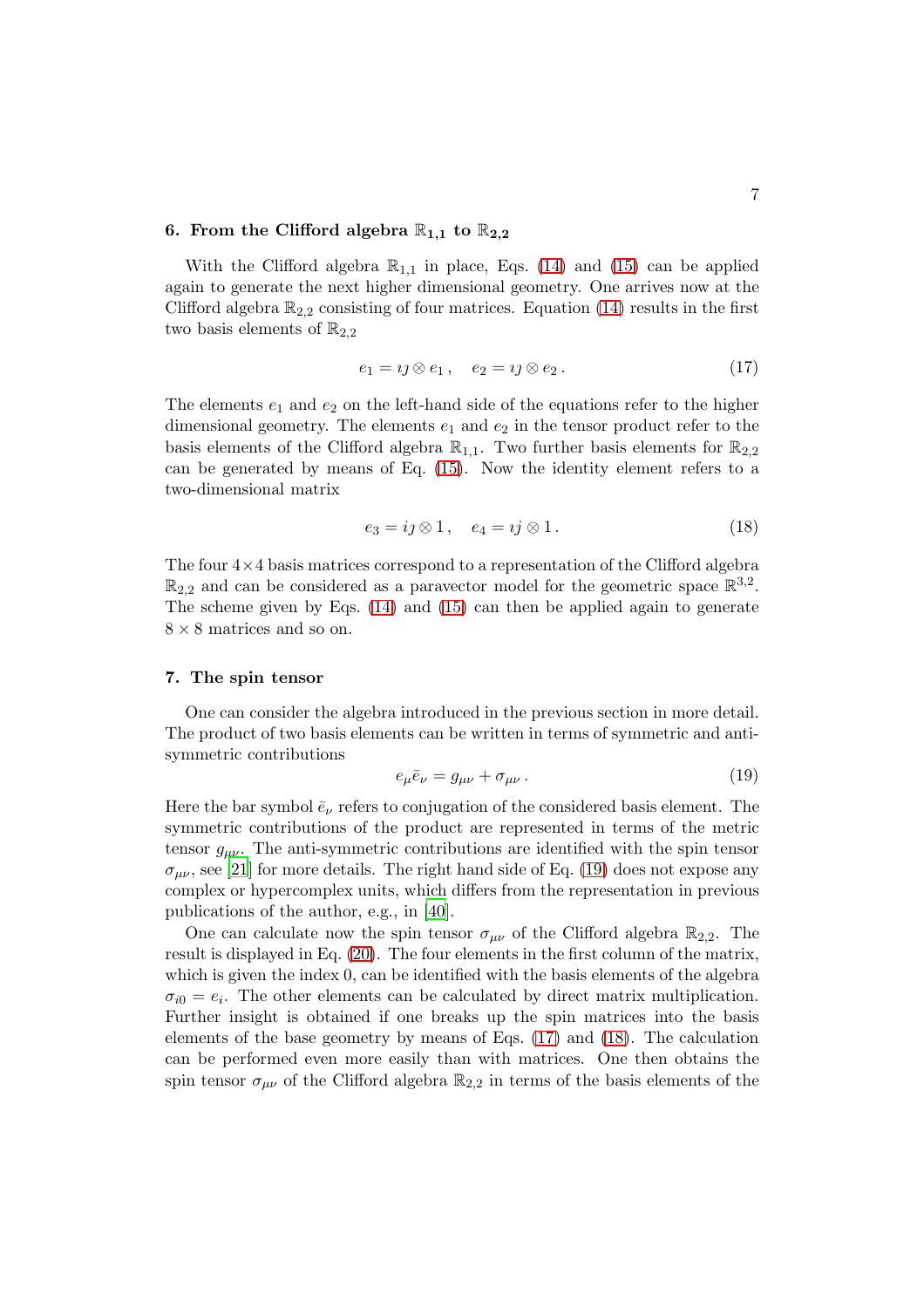Clifford algebra  $\mathbb{R}_{1,1}$  and the set of four hypercomplex units introduced in the previous sections

<span id="page-7-1"></span>
$$
\sigma_{\mu\nu} = \begin{pmatrix}\n0 & -ij \otimes e_1 & -ij \otimes e_2 & -ij \otimes 1 & -ij \otimes 1 \\
ij \otimes e_1 & 0 & 1 \otimes iji & -ii \otimes e_1 & -jj \otimes e_1 \\
ij \otimes e_2 & -1 \otimes iji & 0 & -ii \otimes e_2 & -jj \otimes e_2 \\
ij \otimes 1 & ii \otimes e_1 & ii \otimes e_2 & 0 & iji \otimes 1 \\
ij \otimes 1 & jj \otimes e_1 & jj \otimes e_2 & -ijij \otimes 1 & 0\n\end{pmatrix}.
$$
\n(20)

The result can be compared with the corresponding matrix for the Clifford algebra  $\mathbb{R}_{2,1}$  in [\[21](#page-12-20)]. One finds that the third row  $\sigma_{2\nu}$  as well as the third column  $\sigma_{\mu 2}$  are inserted and the notation is enriched by the tensor product. The tensor product is necessary, because the two diagonal matrices  $\sigma_{12} = 1 \otimes iji$  and  $\sigma_{34} = iji \otimes 1$ can then be distinguished from each other.

### 8. Commutation relations

The spin angular momentum operator corresponds to the spin tensor divided by a factor of two

<span id="page-7-2"></span>
$$
s_{\mu\nu} = \frac{\sigma_{\mu\nu}}{2} \,. \tag{21}
$$

The commutation relations of the spin angular momentum operator can be taken from the literature. They are summarized in the following sum of four terms

$$
[s_{\mu\nu}, s_{\rho\sigma}] = g_{\mu\sigma} s_{\nu\rho} - g_{\mu\rho} s_{\nu\sigma} - g_{\nu\sigma} s_{\mu\rho} + g_{\nu\rho} s_{\mu\sigma} . \tag{22}
$$

If one uses this formula and inserts the spin angular momentum operator given by Eqs. [\(20\)](#page-7-1) and [\(21\)](#page-7-2) the corresponding metric tensor can be calculated. One finds

$$
g_{\mu\nu} = \begin{pmatrix} 1 & 0 & 0 & 0 & 0 \\ 0 & 1 & 0 & 0 & 0 \\ 0 & 0 & -1 & 0 & 0 \\ 0 & 0 & 0 & 1 & 0 \\ 0 & 0 & 0 & 0 & -1 \end{pmatrix}.
$$
 (23)

Thus the matrix generators are referring to the Anti-de Sitter group  $SO(3, 2, \mathbb{R})$ . Compared to [\[21](#page-12-20)], which referred at this stage to the Lorentz group  $SO(3, 1, \mathbb{R})$ , the third column  $g_{\mu 2}$  and the third row  $g_{2\nu}$  have been added.

### <span id="page-7-0"></span>9. Lie sphere geometry

The space  $\mathbb{R}^{3,2}$  can be represented as a paravector algebra with the Clifford algebra  $\mathbb{R}_{2,2}$ . It is this space, which is used to represent Lie sphere geometry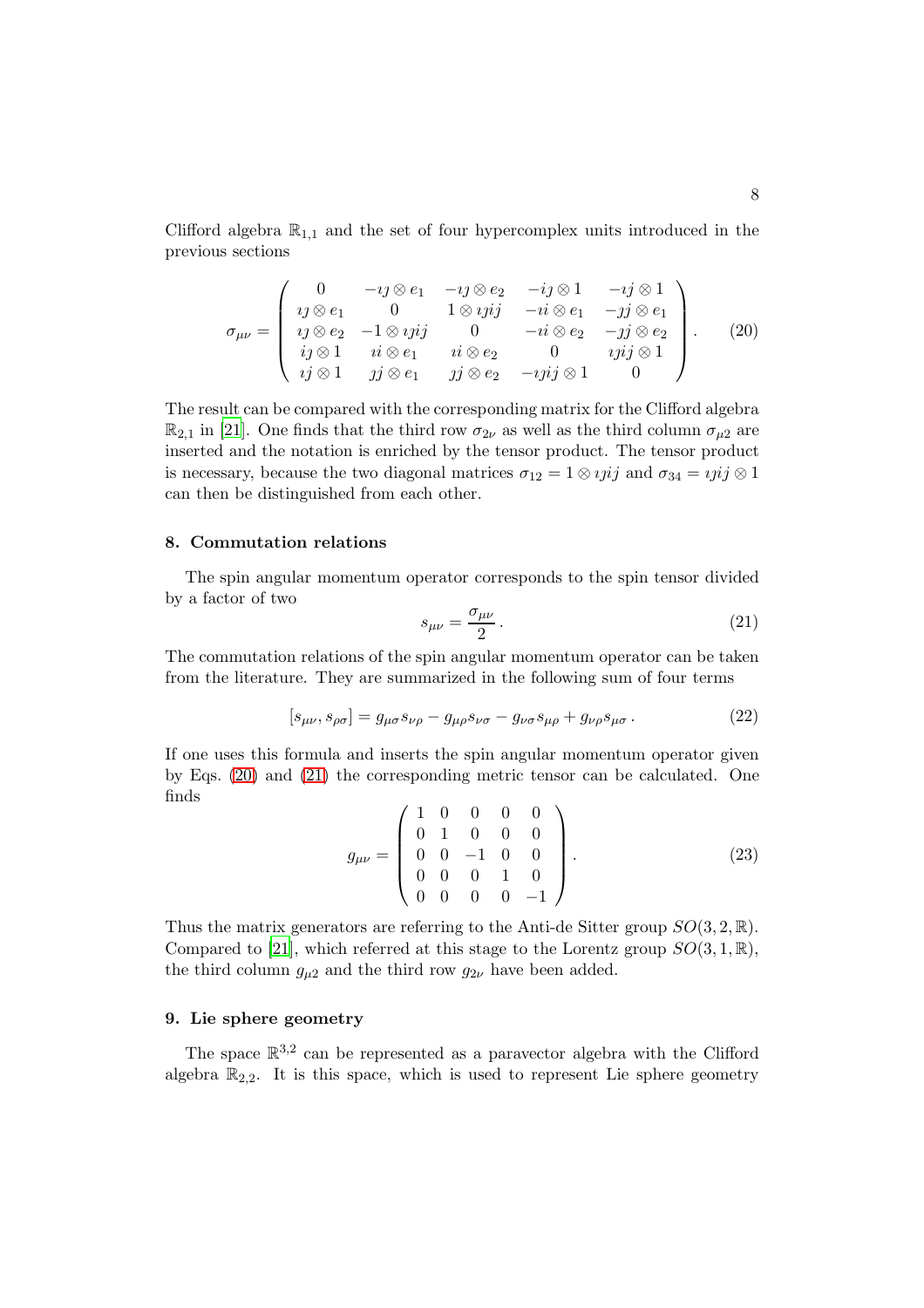in two-dimensional manifolds like  $\mathbb{R}^2$ , the sphere  $S^2$  or the hyperbolic space  $\mathbb{H}^2$ . One finds that a line in the Lie quadric of  $\mathbb{R}^{3,2}$  corresponds to a pencil of oriented spheres in  $\mathbb{R}^2$ . Coordinates in the space  $\mathbb{R}^{3,2}$  thus represent these oriented spheres. The representation includes also point spheres and planes as limit cases. For more details it is referred to Cecil [\[8](#page-12-7)] and Jensen et al. [\[12](#page-12-11)].

In the considered five-dimensional space the metric consists of two timelike coordinates assigned to  $e_2$  and  $e_4$ . In order to match the metric with the Clifford algebra and identify the Möbius geometry of the limit  $r = 0$  correctly, one has to shuffle the coordinates compared to Cecil [\[8\]](#page-12-7). The two orientations of the sphere in  $\mathbb{R}^2$  with center p and unsigned radius  $r > 0$  are then represented by the two projective points

<span id="page-8-0"></span>
$$
\left[ \left( p, \pm r, \frac{1-p \cdot p + r^2}{2}, \frac{1+p \cdot p - r^2}{2} \right) \right]. \tag{24}
$$

Here the notation has been chosen exactly as in [\[8\]](#page-12-7) to allow for a straightforward comparison.

Clifford paravectors can now be formed by contracting the basis elements of the Clifford algebra  $\mathbb{R}_{2,2}$  with the above projective points. The corresponding vector of basis elements can be written out in detail as

$$
e_{\mu} = (1, e_1, e_2, e_3, e_4). \tag{25}
$$

With this procedure the Lie sphere geometry is assigned to elements of the considered Clifford algebra.

#### <span id="page-8-1"></span>10. Group limit and momentum operators

The Poincaré group can be obtained from the Anti-de Sitter group  $SO(3, 2, \mathbb{R})$ as a group limit. Following the discussion at the end of Section [7](#page-6-0) the third row and the third column is used to define the spin representation of the momentum operators in the limit of small  $\epsilon$  as  $p_{\mu} = \epsilon s_{\mu 2}$ . The spin angular momentum can be restricted to the remaining Minkowski subspace

$$
\lim_{\epsilon \to 0} \begin{pmatrix} 0 & s_{01} & \epsilon s_{02} & s_{03} & s_{04} \\ s_{10} & 0 & \epsilon s_{12} & s_{13} & s_{14} \\ \epsilon s_{20} & \epsilon s_{21} & 0 & \epsilon s_{23} & \epsilon s_{24} \\ s_{30} & s_{31} & \epsilon s_{32} & 0 & s_{34} \\ s_{49} & s_{41} & \epsilon s_{42} & s_{43} & 0 \end{pmatrix} = \begin{pmatrix} 0 & s_{01} & p_{0} & s_{02} & s_{03} \\ s_{10} & 0 & p_{1} & s_{12} & s_{13} \\ -p_{0} & -p_{1} & 0 & -p_{2} & -p_{3} \\ s_{20} & s_{21} & p_{2} & 0 & s_{23} \\ s_{30} & s_{31} & p_{3} & s_{32} & 0 \end{pmatrix}.
$$
\n(26)

The considered groups have been applied also in extensions of general relativity to the Anti-de Sitter group  $SO(3, 2, \mathbb{R})$ , see the comments and reprints in the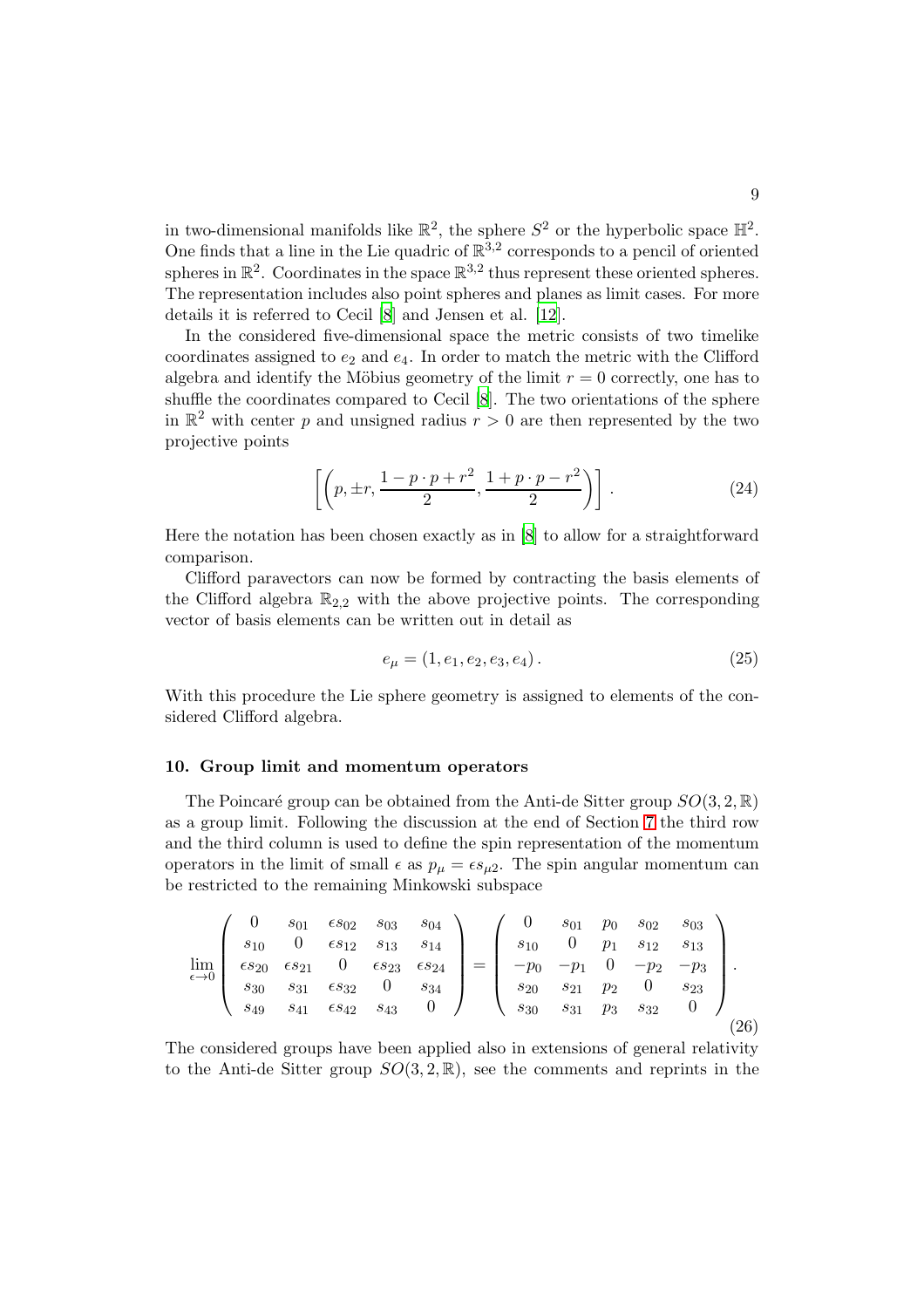corresponding section of Blagojevic and Hehl  $[41]$ . The momentum p should not be confused with the center of the Lie sphere in Eq. [\(24\)](#page-8-0).

One should remember that now the Anti-de Sitter group is used to parametrize the Lie Sphere geometry in the two-dimensional Euclidean plane  $\mathbb{R}^2$ . For example, the momenta in the ambient space correspond to the generators, which change the radius of the Lie spheres within the two-dimensional base geometry. Whereas the momenta in the base geometry are a linear combination of the following angular momentum operators in ambient space

$$
p_0 = -s_{03} - s_{04} \,, \quad p_1 = -s_{13} - s_{14} \,. \tag{27}
$$

These relations have been used before for example by Kastrup [\[42](#page-13-16)] and they have been applied also in [\[21](#page-12-20)]. The Lie sphere geometry in the plane  $\mathbb{R}^2$  may find applications for example in condensed matter physics [\[24\]](#page-12-23).

### 11. Extension to higher dimensional spaces

With the scheme given by Eqs.  $(14)$  and  $(15)$  one can extend to higher dimensional geometries. One arrives at the Clifford algebra  $\mathbb{R}_{3,3}$ , which can be used as a paravector model for  $\mathbb{R}^{4,3}$ 

<span id="page-9-1"></span>
$$
e_{\mu} = (1, e_1, e_2, e_3, e_4, e_5, e_6). \tag{28}
$$

The space  $\mathbb{R}^{4,3}$  can be used to represent a Lie quadric referring to oriented hyperboloids, oriented point hyperboloids, and oriented hyperplanes in Minkowski space  $\mathbb{R}^{3,1}$ . Thus, the center of the Lie sphere in Eq. [\(24\)](#page-8-0) is an element of Minkowski space. The Lie spheres as they have been originally considered by Bateman and Timerding [\[17](#page-12-16), [19\]](#page-12-18) are thus a subgeometry.

#### <span id="page-9-0"></span>12. Application to nuclear physics

The basis elements of the Clifford algebra  $\mathbb{R}_{3,3}$  are referring now to  $8 \times 8$ matrices. As these matrices are generated over the bicomplex numbers they are in fact equivalent to  $16 \times 16$  complex matrices. The matrix structure can be used to incorporate Pauli spin  $\times$  weak isospin  $\times$  hadronic isospin  $\times$  Dirac anti-particles states. Each of the mentioned participants contributes with a factor of two to the overall spin structure. Thus, the model is eligible to consider for example the hadronic level including protons, neutrons, neutrinos, and electrons. With the scheme given by Eqs. [\(14\)](#page-5-2) and [\(15\)](#page-5-3) it is possible to invoke further higher dimensional geometries. String theory even invokes a ten-dimensional space to have enough structure to cover the Standard Model with its three generations of quarks and leptons [\[43](#page-13-17)]. However, in order to proof feasibility of the concept it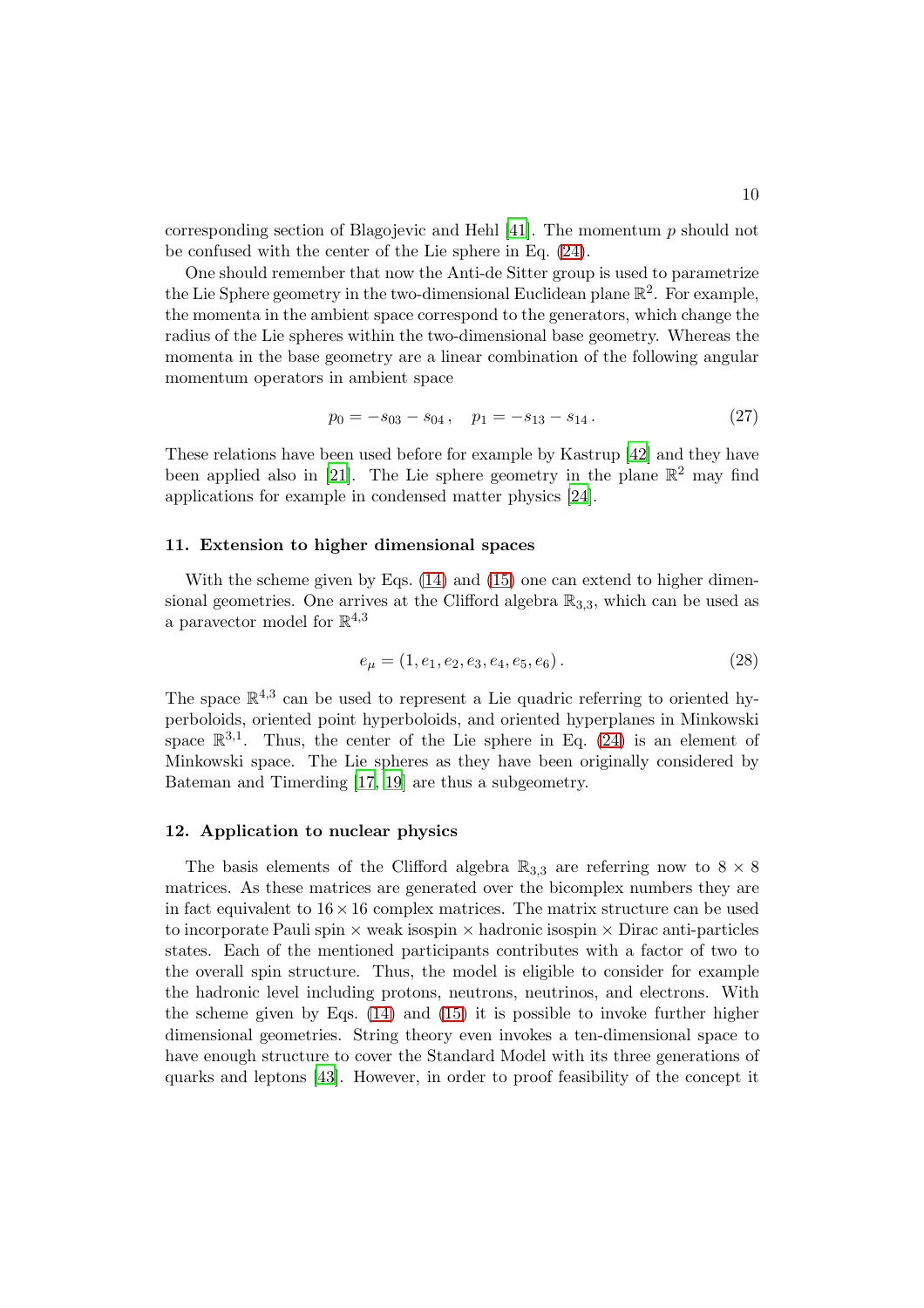seems to be better to take a step back and investigate nuclear processes within effective quantum field theories on the hadron level [\[44](#page-13-18)].

The motivation to work in spaces of a priori undetermined dimensionality is given by the hope that the method can identify the gauge symmetries in the sequence of geometric spaces to be of projective nature [\[45\]](#page-13-19), whereas global symmetries like the chiral symmetry are related to coordinate transformations of the geometrized internal symmetries in a space of fixed dimension. Note that the weak isospin is related to a local gauge symmetry, whereas the hadronic isospin is described by a global symmetry. In this context one could try to relate the corresponding symmetry breaking mechanisms, which lead to either Higgs or Goldstone bosons, with a geometric perspective in order to derive particle masses. This thought can be motived by a hypothetical mass formula for electrons and protons [\[21\]](#page-12-20)

<span id="page-10-0"></span>
$$
4\pi \exp\left(4\pi\right) = \left(\frac{m_p}{m_e}\right)^2.
$$
 (29)

One may assume that the left-hand side of the equation is related to an angular momentum. The right-hand side is given in terms of a squared mass ratio. The formula is thus inspired by the relation between angular momentum and squared masses given by the Regge trajectories. The experimental proton to electron mass ratio is calculated from this mass formula with a deviation of 3.4%. If one understands the  $4\pi$  being related to the surface area of a unit sphere, a minor deformation towards an ellipsoid can change the surface area in a way that the values on both sides of Eq. [\(29\)](#page-10-0) match exactly.

#### 13. Scattering amplitudes in a Klein-Gordon theory for fermions

Beside such fundamental considerations one can investigate the question, whether it is possible to reparametrize existing experimental data with the algebraic expressions introduced in the previous sections. The intention is to work with a Klein-Gordon theory for fermions. For spinless particles the Klein-Gordon theory provides scattering amplitudes of the form [\[46,](#page-13-20) [47](#page-13-21)]

<span id="page-10-1"></span>
$$
\langle f|J_{\mu}|i\rangle = p_{i\mu} + p_{f\mu} . \qquad (30)
$$

Here  $p_i$  is a Minkowski space vector, which describes the momentum of the initial state and  $p_f$  the momentum of the outgoing state. In a fermion theory based on the Klein-Gordon equation the matrix elements of Eq. [\(30\)](#page-10-1) will be replaced by a current of the form

<span id="page-10-2"></span>
$$
\langle f|J_{\mu}|i\rangle = \bar{u}_f(p_i^{\nu}e_{\nu}\bar{e}_{\mu} + e_{\mu}\bar{e}_{\nu}p_f^{\nu})u_i.
$$
 (31)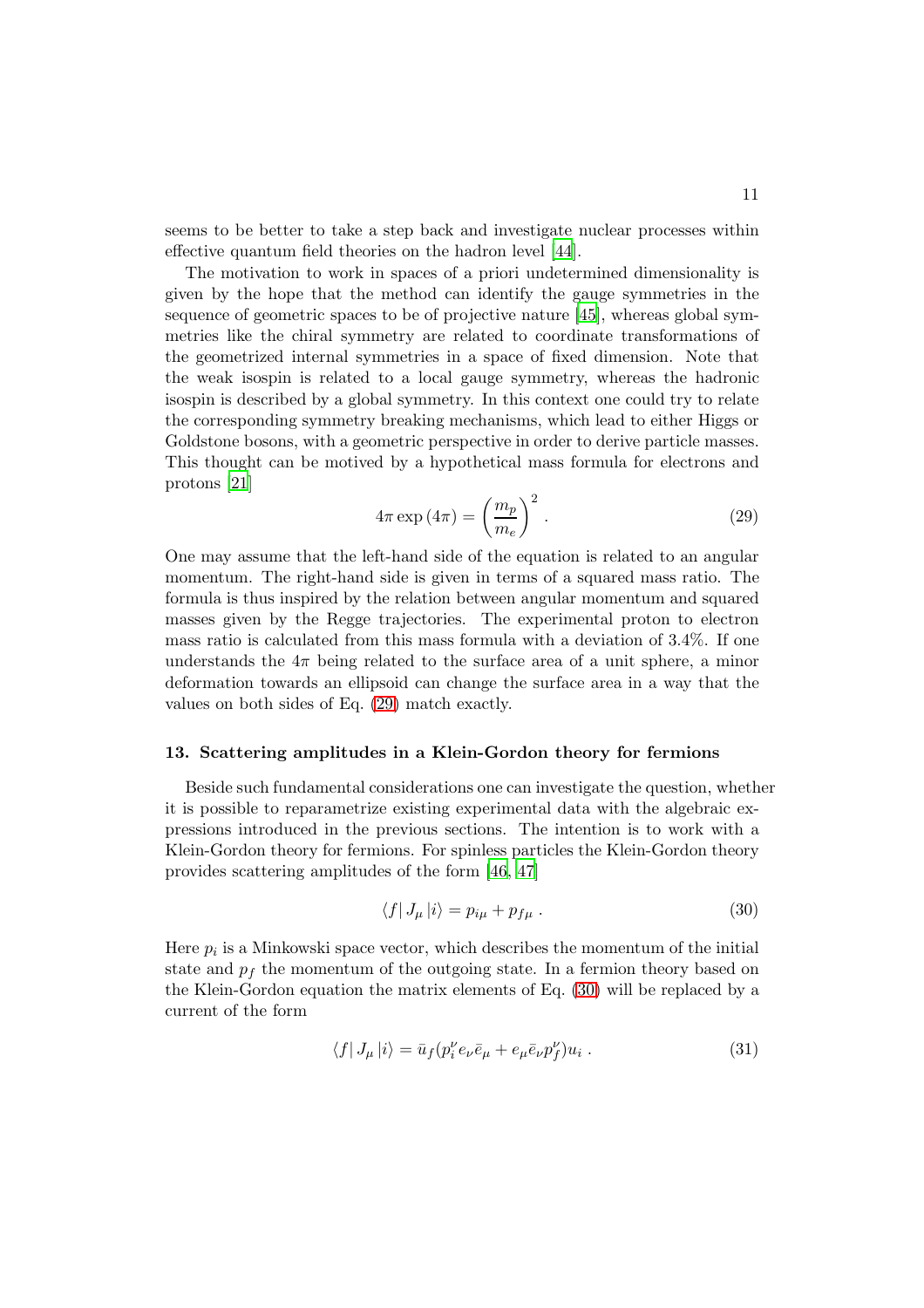This expression has been applied in [\[40\]](#page-13-14) to Mott scattering and it has been shown that the scattering amplitude is equivalent to the corresponding amplitude obtained in the Dirac theory.

The correspondence to the Dirac theory can be formally confirmed quite easily. Equation [\(31\)](#page-10-2) can be transformed with the help of Eq. [\(19\)](#page-6-1) into a representation, which is proportional to the Gordon decomposition of the Dirac theory

$$
\langle f|J_{\mu}|i\rangle = \bar{u}_f(d_{\mu} + \sigma_{\mu\nu}q^{\nu})u_i.
$$
 (32)

The initial and final momenta are encoded in the following expressions

$$
d = p_f + p_i , \t q = p_f - p_i . \t (33)
$$

One can now generalize these expressions to higher dimensional geometries. The initial and final momenta are now supposed to live in the momentum space corresponding to the Lie sphere geometry in  $\mathbb{R}^{4,3}$ . The  $u_i$  and  $u_f$  are then eightcomponent spinors. As the spin tensor  $\sigma_{\mu\nu}$  is evaluated with the basis elements of the Clifford algebra  $\mathbb{R}_{3,3}$  given by Eq. [\(28\)](#page-9-1), the matrix elements of the spin tensor are bicomplex  $8 \times 8$  matrices. In analogy to Eq. [\(20\)](#page-7-1) it is again possible to break up  $\sigma_{\mu\nu}$  to further evaluate its substructure. Now the subcomponents are referring to the basis elements of the Clifford algebra  $\mathbb{R}_{2,2}$ .

One can now make first attempts to reparametrize existing experimental data in terms of the spin group of  $SO(4,3,\mathbb{R})$  and interpret the results within Minkowski space  $\mathbb{R}^{3,1}$ . Consider again the discussion in Section [10](#page-8-1) within the corresponding lower dimensional geometry, where  $SO(3, 2, \mathbb{R})$  is replaced now by  $SO(4, 3, \mathbb{R})$ and  $\mathbb{R}^2$  by  $\mathbb{R}^{3,1}$ .

### 14. Summary

The modulo  $(1, 1)$  periodicity of Clifford algebras has been applied starting from the initial Clifford algebra  $\mathbb{R}_{0,0}$ . The sequence of higher dimensional Clifford algebras  $\mathbb{R}_{n,n}$ , generated by inverse projections, is related to Lie sphere geometries, which naturally include Möbius geometries as their subgeometries. An essential part in this representation play the bicomplex numbers, which stand in relation to  $S<sup>3</sup>$  in the same way as the complex numbers stand in relation to  $S^1$ . The diffeomorphism of the bicomplex numbers to  $SU(2,\mathbb{C})$  and the relation to spinors is briefly discussed.

It is indicated how the higher dimensional Clifford algebras can be assigned on a qualitative level to the internal particle symmetries. In an initial model the hadronic isospin can be combined with the weak isospin, the electromagnetic spin, and the Dirac negative energy contributions to form a geometrized model of the overall spin and isospin structure. The considered Clifford algebra is  $\mathbb{R}_{3,3}$ .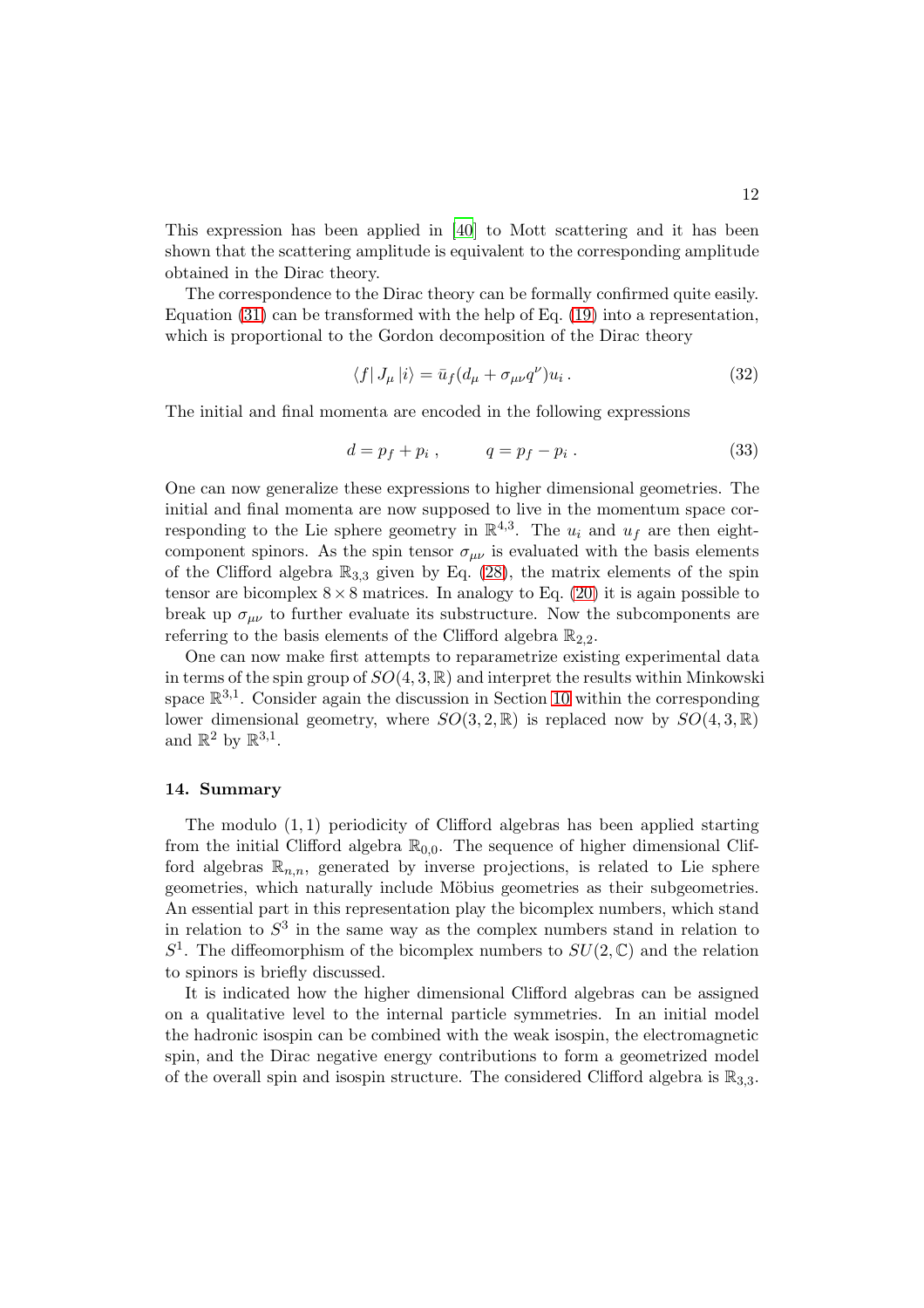As the sequence of Clifford algebras is unlimited further higher dimensional geometries can be invoked with the given scheme to include further internal particle symmetries.

### References

- <span id="page-12-0"></span>[1] R. Hermann, Lie Groups for Physicists, (W. A. Benjamin, New York, 1966).
- <span id="page-12-1"></span>[2] J. M. Maldacena, The large N limit of superconformal field theories and supergravity, Adv. Theor. Math. Phys. 2, (1998) 231.
- <span id="page-12-2"></span>[3] S. S. Gubser, I. R. Klebanov, A. M. Polyakov, Gauge theory correlators from non-critical string theory, Phys. Lett. B 428, (1998) 105.
- <span id="page-12-3"></span>[4] E. Witten, Anti de Sitter space and holography, Adv. Theor. Math. Phys. 2, (1998) 253.
- <span id="page-12-4"></span>[5] B. Komrakov, A. Churyumov, B. Doubrov, Two Dimensional Homogeneous Spaces, Preprint Series 17, (Inst. of Math., Univ. of Oslo, 1993).
- <span id="page-12-5"></span>[6] S. Lie, Ueber Complexe, insbesondere Linien- und Kugel-Complexe, mit Anwendung auf die Theorie partieller Differential-Gleichungen, Math. Ann. 5, (1872) 145.
- <span id="page-12-6"></span>[7] T. E. Cecil, S.-S. Chern, Tautness and Lie sphere geometry, Math. Ann. 278, (1987) 381.
- <span id="page-12-7"></span>[8] T. E. Cecil, Lie sphere geometry, Second Edition, (Springer, New York, 2008).
- <span id="page-12-8"></span>[9] T. E. Cecil, P. J. Ryan, Geometry of Hypersurfaces, (Springer, New York, 2015).
- <span id="page-12-9"></span>[10] R. W. Sharpe, Differential Geometry: Cartans Generalization of Kleins Erlangen Programme, Graduate Texts in Mathematics 166, (Springer-Verlag, New York, 1997).
- <span id="page-12-10"></span>[11] W. Benz, Classical Geometries in Modern Contexts: Geometry of Real Inner Product Spaces, Third Edition, (Birkhäuser, Basel, 2012).
- <span id="page-12-11"></span>[12] G. R. Jensen, E. Musso, L. Nicolodi, Surfaces in Classical Geometries: A Treatment by Moving Frames (Universitext), (Springer, International Publishing Switzerland, 2016).
- <span id="page-12-12"></span>[13] V. V. Kisil, Moebius-Lie Geometry and its Extension, Proceedings of the Twentieth International Conference on Geometry, Integrability and Quantization, I. M. Mladenov, V. Pulov, A. Yoshioka, eds. (Avangard Prima, Sofia, 2019) 13.
- <span id="page-12-13"></span> $[14]$  C. Dupin, Applications de géométrie et de méchanique, a la marine, aux ponts et chausées, etc., (Bachelier, Paris, 1822).
- <span id="page-12-14"></span>[15] U. Pinkall, Dupin'sche Hyperflchen, (Thesis, Universitt Freiburg, 1981).
- <span id="page-12-15"></span>[16] H. Bateman, The Conformal Transformations of a Space of Four Dimensions and Their Applications to Geometrical Optics, Proc. of the London Math. Soc. 7, (1909) 70.
- <span id="page-12-16"></span>[17] H. Bateman, The Transformation of the Electrodynamical Equations, Proc. of the London Math. Soc. 8, (1910) 223.
- <span id="page-12-17"></span>[18] E. Cunningham, The Principle of Relativity in Electrodynamics and an Extension Thereof, Proc. of the London Math. Soc. 8, (1910) 77.
- <span id="page-12-18"></span>[19] H. E. Timerding, Uber ein einfaches geometrisches Bild der Raumzeitwelt Minkowskis, Jahresbericht der Deutschen Mathematiker-Vereinigung 21, (1912) 274.
- <span id="page-12-19"></span> $[20]$  E. Cartan, *Sur les groupes de transformation de contact et la Cinématique nouvelle*, Société mathématique de France, Comptes rendus des séances, (1912) 23.
- <span id="page-12-20"></span>[21] S. Ulrych, Conformal Numbers, Adv. Appl. Clifford Algebras 27, (2017) 1895.
- <span id="page-12-21"></span>[22] F. Klein, Uber die geometrischen Grundlagen der Lorentzgruppe, Jahresbericht der Deutschen Mathematiker-Vereinigung. 19, (1910) 533.
- <span id="page-12-22"></span>[23] N. Seiberg, Emergent Spacetime, in The Quantum Structure of Space and Time, Proceedings of the 23rd Solvay Conference on Physics, David Gross, Marc Henneaux, Alexander Sevrin, eds. (World Scientific, Singapore, 2007) 163.
- <span id="page-12-23"></span>[24] J. Zaanen, Y.-W. Sun, Y Liu, K. Schalm, Holographic duality in condensed matter physics, (Cambridge University Press, Cambridge, 2015).
- <span id="page-12-24"></span>[25] W. Nahm, Supersymmetries and their representations, Nuclear Physics B 135, (1978) 149.